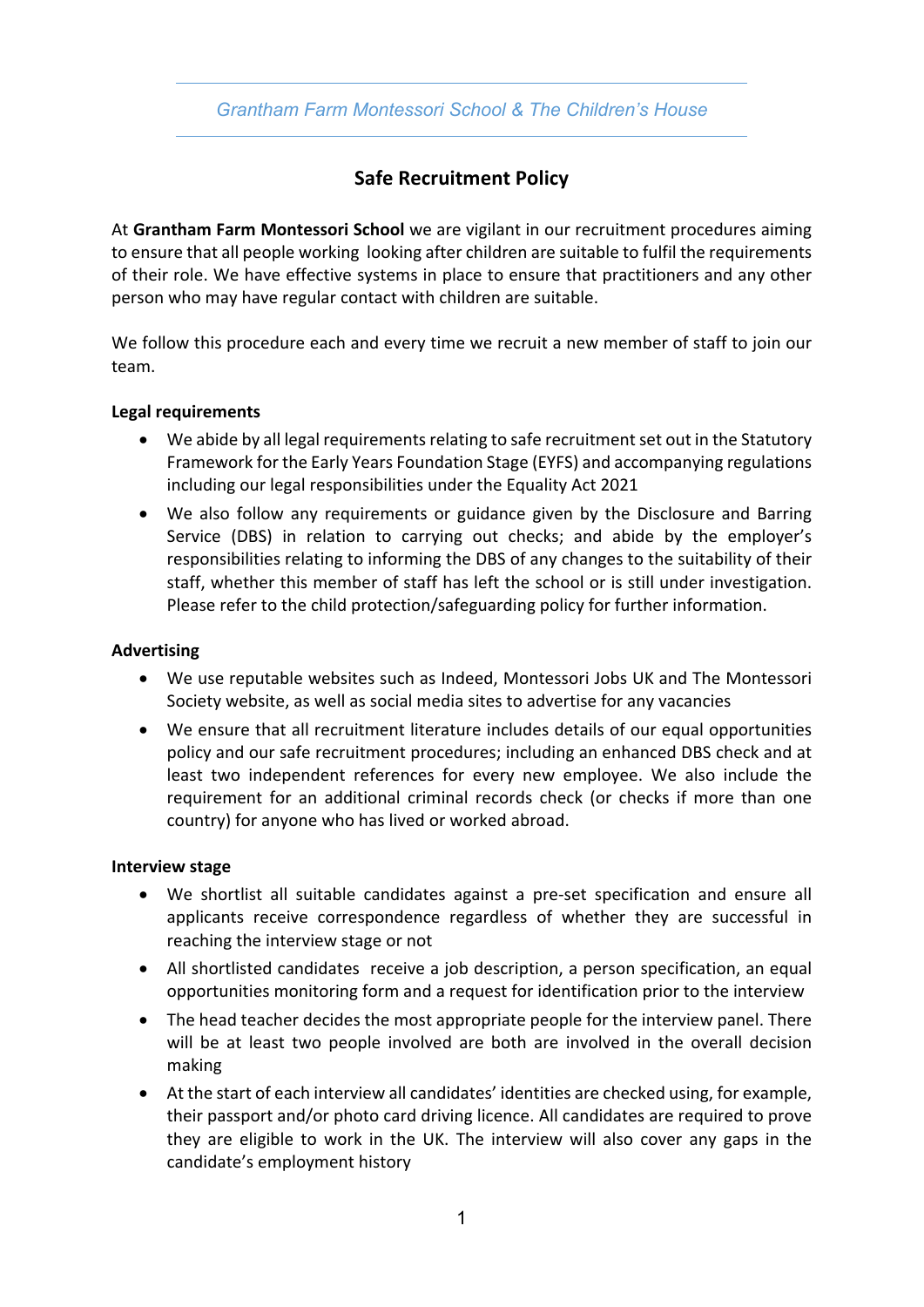- All candidates reaching the interview stage are questioned using the same set criteria and questions. These cover specific areas of childcare, including safeguarding the children in their care, planning suitable activities to enhance the child's development and their understanding of the legal frameworks applied to childcare and used in the school. The questions are value based and will ensure the candidate has the same values as the school with regards to the safety and welfare of the children in their care
- Candidates will be given a score for their answers including a score for their individual experience and qualifications
- Every shortlisted candidate will be asked to take part in a supervised practical exercise which will involve spending time in a particular age group in the school interacting with the children, staff and where appropriate parents
- The head teacher and deputy will then select the most suitable person for this position based on these scores and their knowledge and understanding of the early years framework as well as the needs of the school
- Every candidate will receive communication from the school stating whether they have been successful or not. Unsuccessful candidates are offered feedback.

### **Starting work**

- The successful candidate will be offered the position subject to at least two references from previous employment or, in the case of a newly qualified student, their tutor and a personal or professional reference. These references will be taken up BEFORE employment commences. This may be verbal initially and then followed up with a written reference which will form part of their personnel file
- The successful candidate will be asked to provide proof of their qualifications, where applicable. All qualifications will be checked and copies taken for their personnel files where applicable
- Prior to employment but after the job has been offered a health check questionnaire will be given to the employee and its results will be taken into account in making an overall decision about suitability. The school reserves the right to take any further advice necessary in relation to a person's physical and mental fitness to carry out their role. Please see the absence management policy for more details about how the school manages health problems including access to medical records
- All new starters, other than those who have registered for the continuous updating service (see below), will be subject to an enhanced Disclosure and Barring Service (DBS) check. This will be initiated before the member of staff commences work in the school and they will not have unsupervised access to any child or their records before this check comes back clear. Further to this, the new starter will not be allowed to take photographs of any child, look at their learning and development log or change the nappy of any child without an up-to-date enhanced DBS check (whether supervised or not)
- An additional criminals records check (or checks if more than one country) should also be made for anyone who has lived or worked abroad
- The school will record and retain details about the individual including staff qualifications, identity checks carried out and the vetting process completed. This will include the disclosure and barring service reference number, the date the disclosure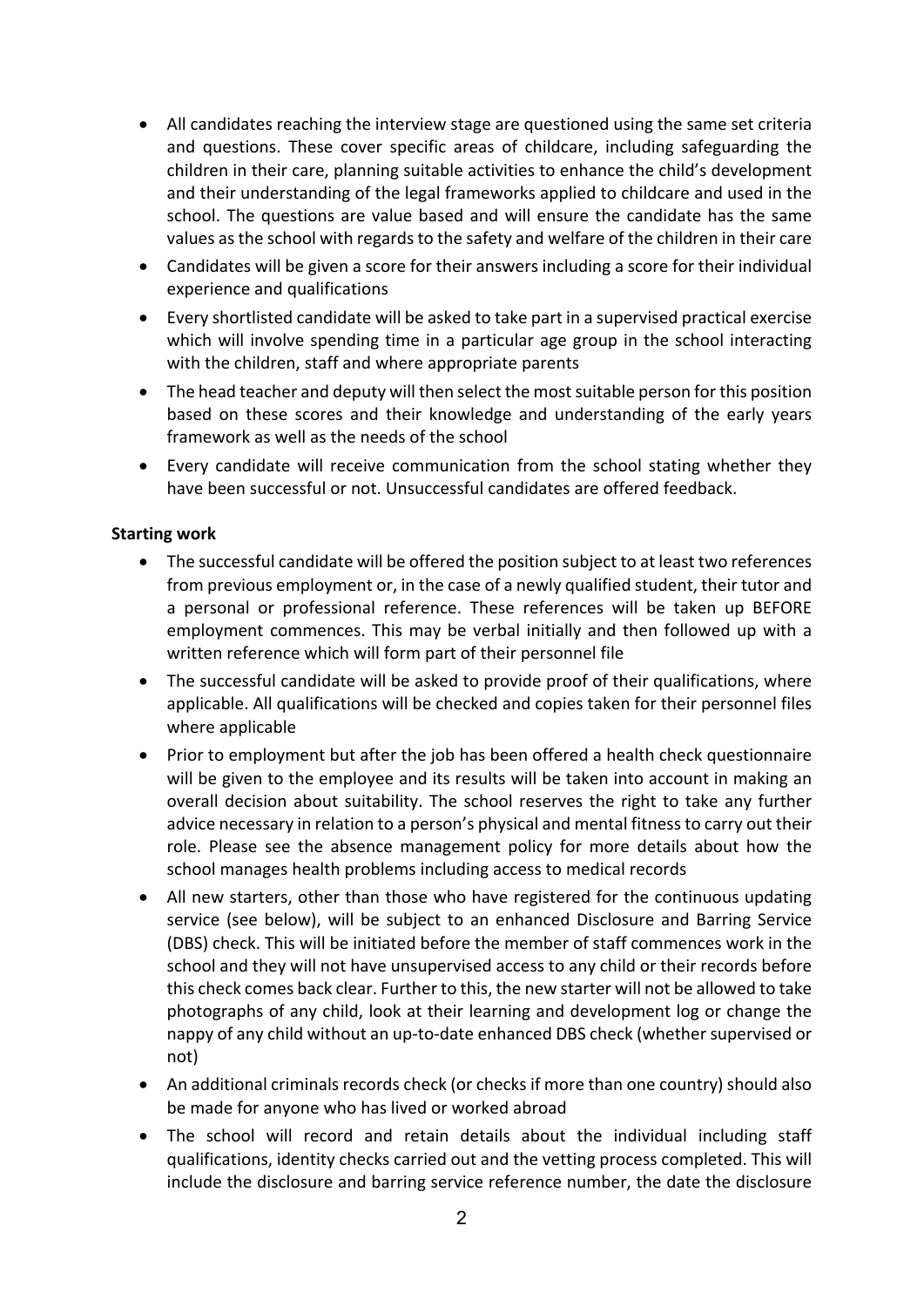## *Grantham Farm Montessori School & The Children's House*

was obtained and details of who obtained it. The school will not retain copies of the disclosure itself once the employment decision is taken

- There may be occasions when a DBS check is not clear but the individual is still suitable to work with children. This will be treated on an individual case basis and at the head teacher's discretion taking into account the following:
	- o seriousness of the offence or other information
	- o accuracy of the person's self-disclosure on the application form
	- o nature of the appointment including levels of supervision
	- o age of the individual at the time of the offence or other information
	- $\circ$  the length of time that has elapsed since the offence or other information
	- o relevance of the offence or information to working or being in regular contact with children.
- If the individual has registered on the DBS system since 17 July 2013, senior leaders may use the update service with the candidate's permission instead of carrying out an enhanced DBS check
- New starters are required to sign (either application form, contract or separate form) to state that they have no criminal convictions, court orders or any other reasons that disqualify them from working with children or unsuitable to do so
- All new members of staff will undergo an intensive induction period during which time they will read and discuss the school policies and procedures and be assigned a 'mentor/ buddy' who will introduce them to the way in which the school operates
- During their induction period all new staff will receive training on how to safeguard children in their care and follow the Safeguarding Children/Child Protection policy and procedure, emergency evacuation procedures, equality policy and health and safety issues
- The new member of staff will have regular meetings with the head teacher and their mentoring co-worker during their induction period to discuss their progress, support required and/or further training and professional development opportunities.

#### **Ongoing support and checks**

- All staff are responsible for notifying the head teacher in person if any there are any changes to their circumstances that may affect their suitability to work with children (staff suitability status will also be checked through an annual 'staff suitability questionnaire'). This includes any incidents occurring outside the school. Staff will face disciplinary action should they fail to notify the head teacher **immediately**
- All members of staff will update a health questionnaire on an annual basis to ensure management have a good knowledge of any changes that may require support or additional resources to aid them to carry out their day-to-day duties. This will also be discussed at staff supervisions/review meetings. Management may require this more regularly where health circumstances change. There are more details about how the school deals with any health problems in the absence management policy
- The head teacher will review any significant changes to an individual's circumstances that may suggest they are no longer suitable to work with children and take